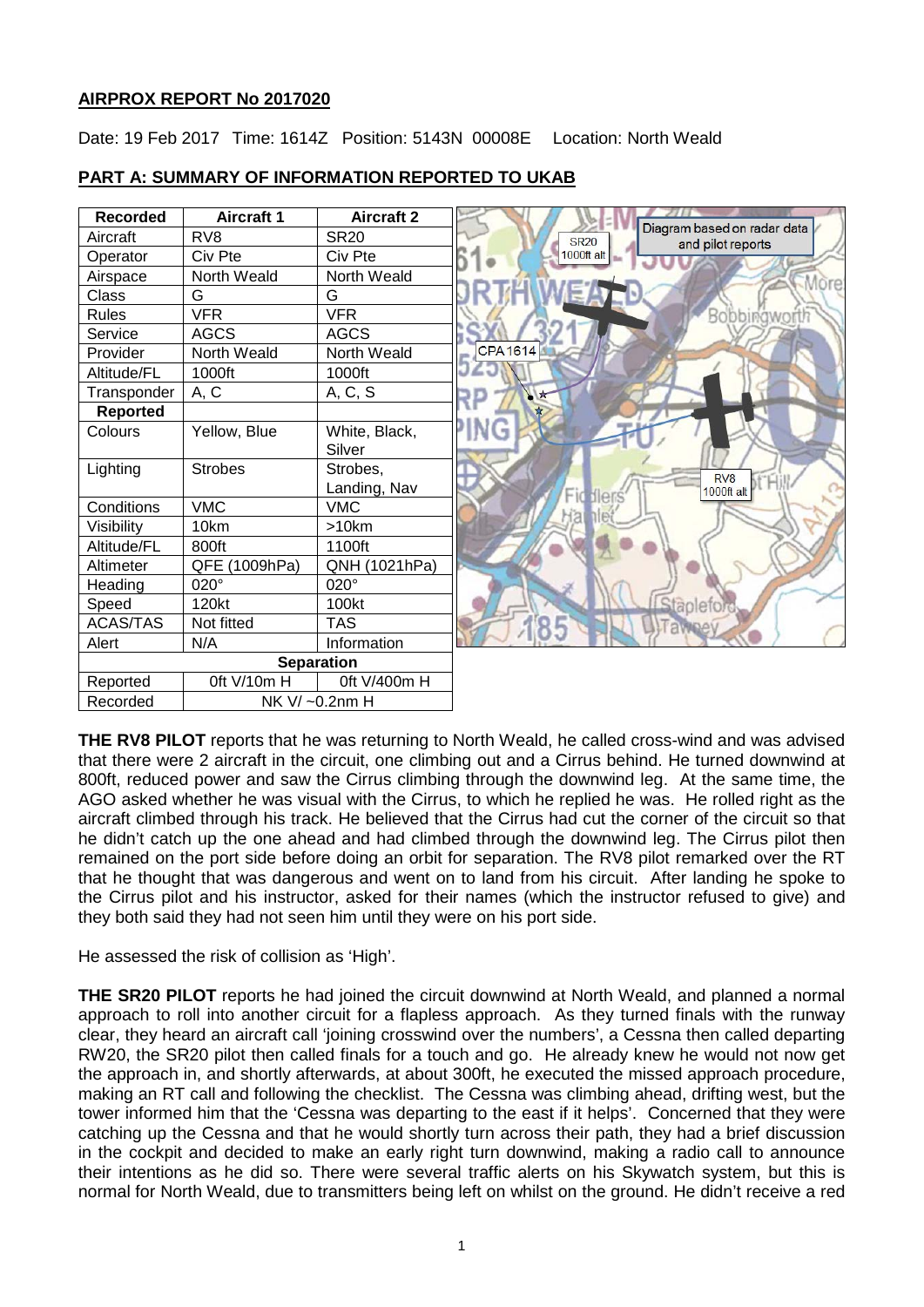TA at all, only a yellow caution. On turning downwind the RV8 was now in their 2 o'clock, they were on a parallel track only 400m away and catching up, even with only 50% flap selected. They elected to carry out an orbit late downwind because they felt this was the safest course of action; extending the downwind leg was not an option due to the Stansted Airspace and the RV8 was ahead, and the Cessna behind had turned east. There was then an exchange of words by the RV8 pilot, who gave his opinion that an orbit late downwind was dangerous and expressed his displeasure at their actions, he asked for the name of the pilot, which was given, and continued to speak over the RT. Happy that they were completing the correct course of action, they maintained RT discipline, and the orbit, and the examination continued without incident. After landing, whilst conducting shut-down checks, the RV8 pilot made his presence known by parking his van off the LH wing of the aircraft and stood at the wing roots of the aircraft. He was obviously agitated and aggressive, and started swearing at them, even though they remained calm and tried to have a normal conversation with him.

He assessed the risk of collision as 'Low'.

**THE INSTRUCTOR IN THE SR20** also submitted a report, he noted that an early right turn was initiated to ensure adequate separation from a Cessna that had departed ahead; the airspace was confirmed clear before the turn and the intentions transmitted to North Weald A/G. They positioned early downwind, and had a good mental model of the circuit traffic; the joining traffic had called passing the RW02 threshold about 2 minutes earlier. The crew discussed the circuit traffic and both acknowledged that there was joining circuit traffic to be aware of. During the downwind leg, he acquired the traffic visually and confirmed there was adequate spacing. The on-board TAS then issued a TA, which both pilots acknowledged because it had already been visually acquired. The handling pilot then reduced speed to give way to the RV8 on the right. Extending the downwind leg was not possible due to the Stansted CTZ and a brief discussion between the pilots confirmed an orbit as the safest course of action. In his opinion there was no risk of collision.

## **Factual Background**

The weather at Stansted was recorded as follows:

METAR EGSS 191550Z AUTO 27007KT 9999 SCT019 OVC030 11/07 Q1021=

#### **Analysis and Investigation**

#### **CAA ATSI**

*Note: there is currently no requirement for an air/ground unit to record R/T, but North Weald have elected to do so. However at the time of this incident the system was voice activated and the time code was unverified. ATSI have attempted to align the R/T with the area radar recording. All references to time in this report are therefore estimated.*

ATSI visited the airfield and the incident was reviewed with the A/G operators on duty at the time, together with their supervisor.

The RV8 pilot was rejoining from the east of the airfield, positioning for a crosswind join for Runway 20, having been advised by the North Weald Air/Ground (A/G) operator that the circuit was right hand*. (Note: an overhead join is not available at North Weald due to the proximity of Stansted CTA above (base 1500ft)).*

The SR20 pilot had previously rejoined from the west with the intention of completing a couple of circuits, and had already completed the first circuit. Also in the circuit was a C172.

At 1613:01, the C172 pilot reported on final. The A/G operator advised the pilot that there was nothing to affect them and passed the surface wind (Figure 1).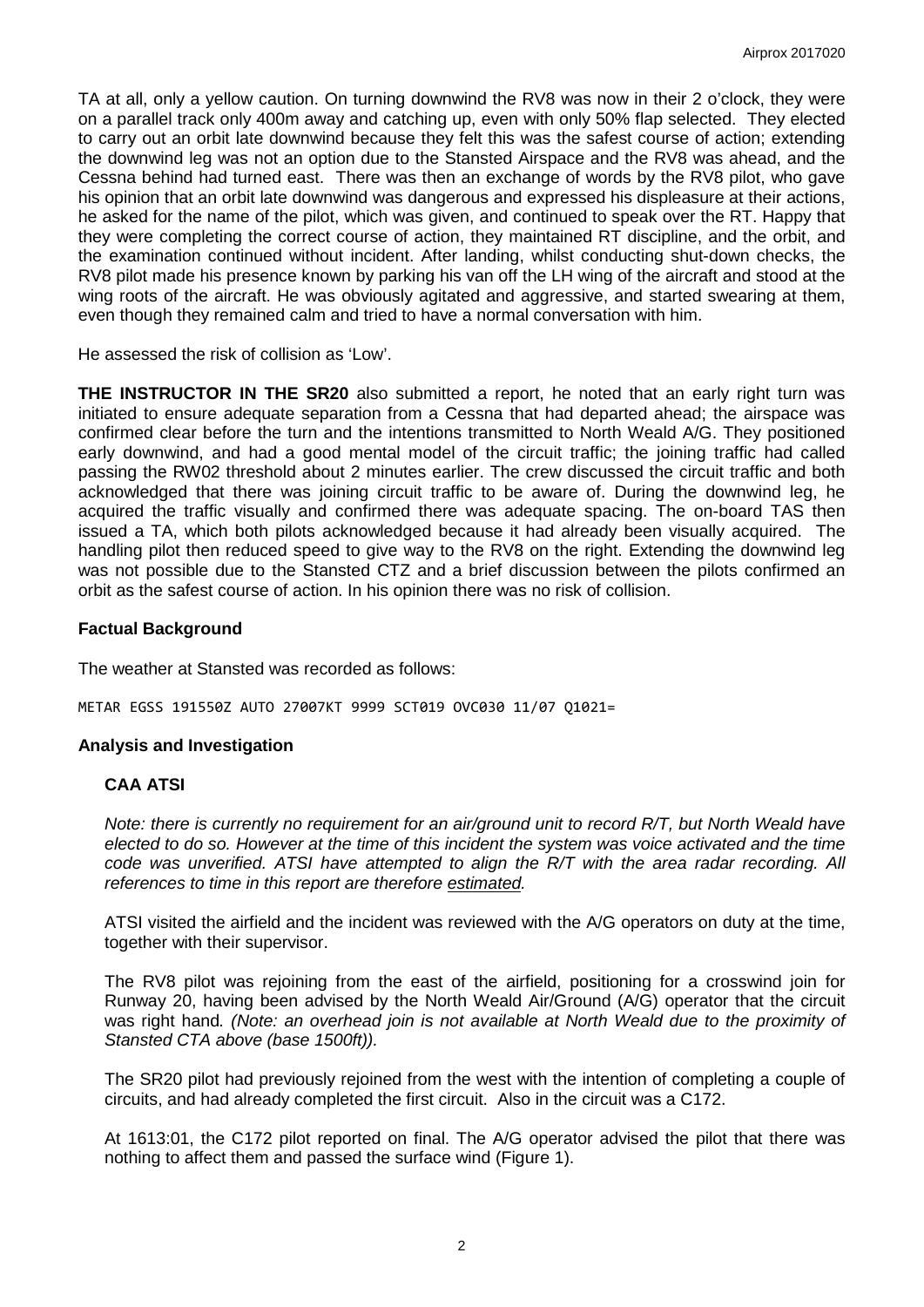

Figure 1 – 1613:01

At 1613:45 the RV8 pilot reported approaching the cross-wind position and was advised by the A/G operator that there was a Cirrus and a C172 in the circuit. (Figure 2 – *note C172 below radar cover whilst completing a touch and go*).



Figure 2 – 1613:45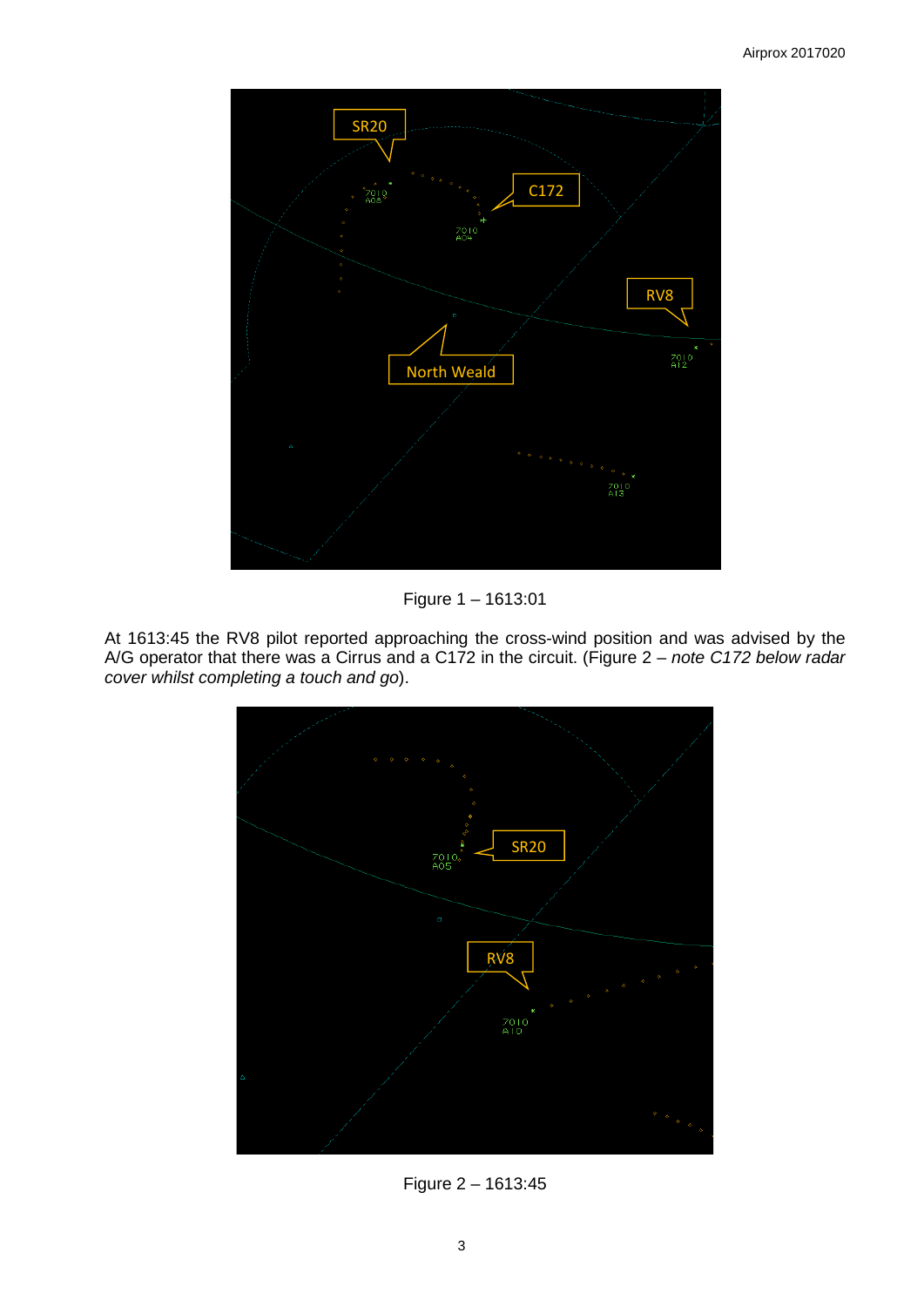

Figure 3 – 1614:02

Immediately afterwards, at 1614:10**,** the A/G operator asked the RV8 pilot for his range from the airfield. The RV8 pilot reported crossing over the RW02 threshold. (Figure 4 – *note reappearance of C172*).



Figure 4 – 1614:10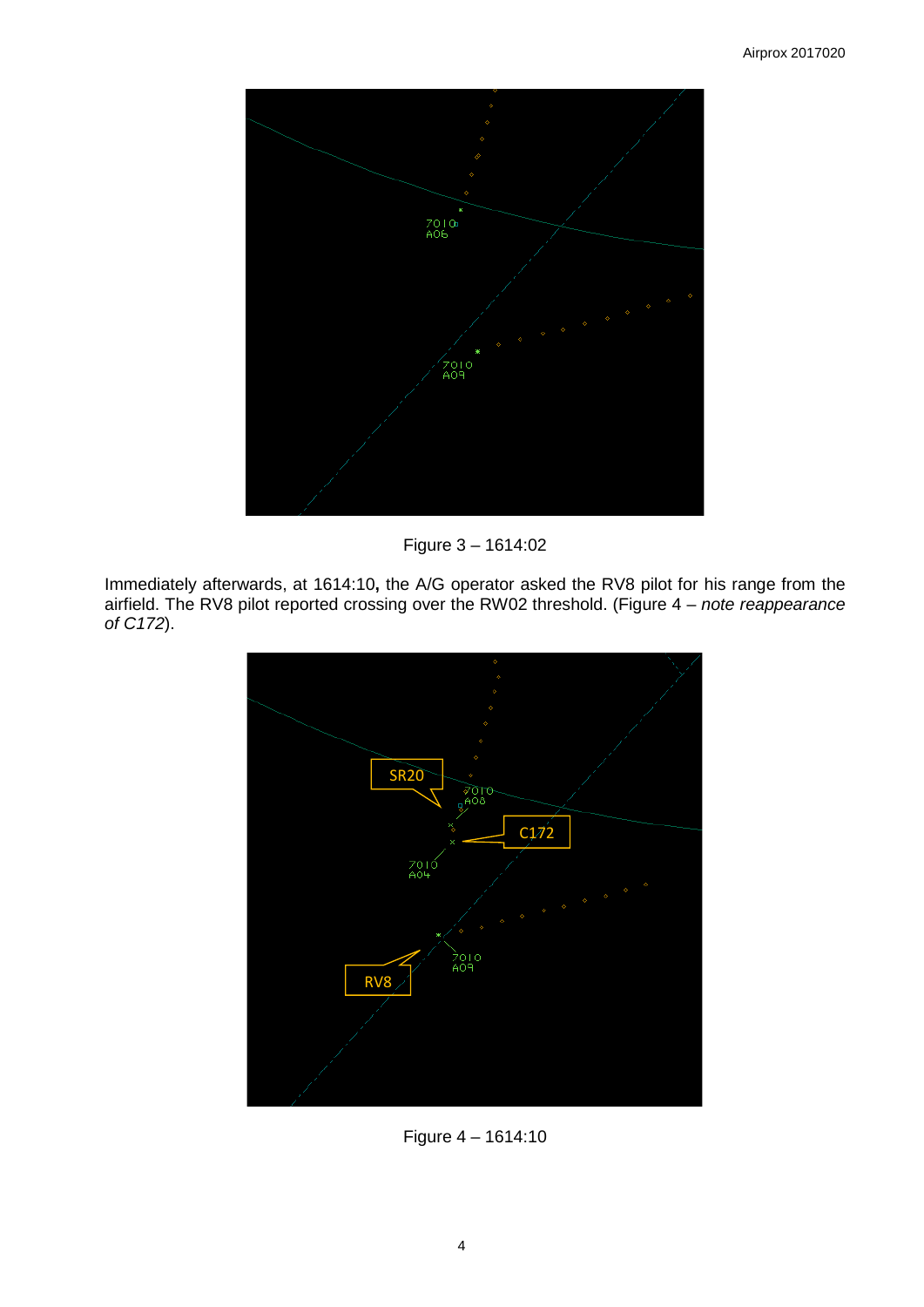

Figure 5 – 1614:26

CPA was estimated to take place shortly after 1614:26 (Figure 5), the radar contact from the RV8 having subsequently disappeared.

The A/G operator commented that on a previous circuit, with a C152 airborne ahead of, and being overhauled by the SR20, the SR20 pilot was offered the opportunity to make an early right turn which was accepted. On this subsequent circuit, with the SR20 having caught up with the C172 also in the circuit, the A/G operator thought that the SR20 pilot made the early right turn again to get ahead of the C172, having utilised the manoeuvre previously. *(Note – there is no "dead-side" for aircraft going around, aircraft may, subject to other traffic and obstacles on the ground, go around either to the left or to the right of the runway. Local airfield information prescribes the maintaining of runway heading).*

The traffic situation at 1614:10 (Figure 4) was discussed, and it was the expectation of the A/G operator that with the RV8 pilot having reported crosswind with the C172 on a touch and go, and with the SR20 going around behind the C172, that the RV8 was No 1, the C172 No 2 and the SR20 No 3 in the next circuit. On the NATS radar the RV8 subsequently reappeared inside of the SR20 at the end of the downwind leg, with the SR20 pilot commencing a left-hand orbit to position behind the RV8, and the C172 crosswind, yet to turn downwind.

CAP452 – Aeronautical Radio Station Operator's Guide states:

*Air Ground Communications Service (AGCS) is a service provided to pilots at specific UK at aerodromes. However, it is not viewed by the UK as an Air Traffic Service because it does not include an alerting service as part of its content.* 

*AGCS radio station operators provide traffic and weather information to pilots operating on and in the vicinity of the aerodrome. Such traffic information is based primarily on reports made by other pilots. Information provided by an AGCS radio station operator may be used to assist a pilot in making a decision; however, the safe conduct of the flight remains the pilot's responsibility.*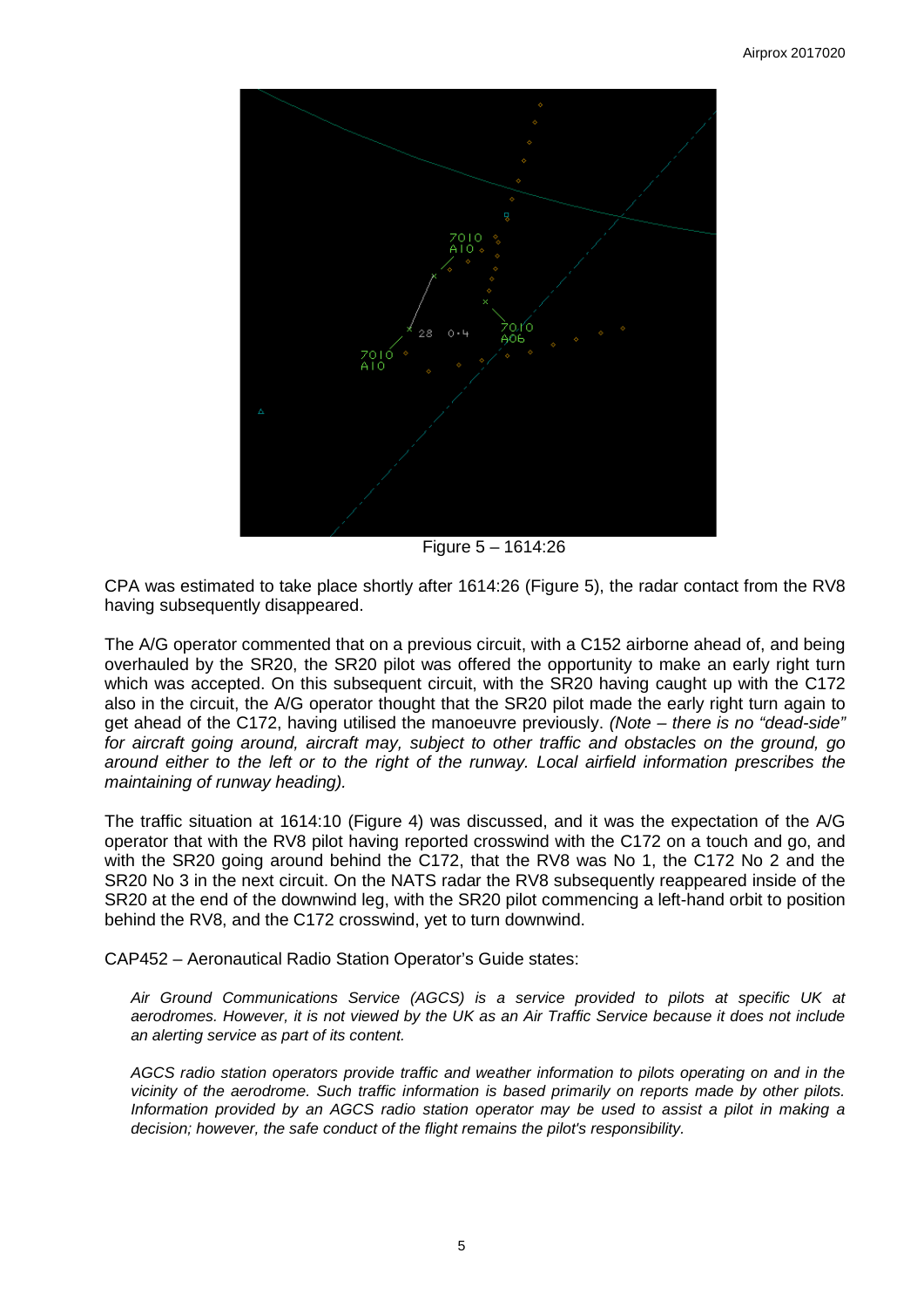## **UKAB Secretariat**

The RV8 and SR20 pilots shared an equal responsibility for collision avoidance and not to operate in such proximity to other aircraft as to create a collision hazard<sup>[1](#page-5-0)</sup>. An aircraft operated on or in the vicinity of an aerodrome shall conform with or avoid the pattern of traffic formed by other aircraft in operation<sup>[2](#page-5-1)</sup>.

#### **Summary**

An Airprox was reported when an RV8 and a SR20 flew into proximity at 1614 on Sunday 19th February 2017. Both pilots were operating under VFR in VMC, both were in the North Weald visual circuit and in receipt of an AGCS.

## **PART B: SUMMARY OF THE BOARD'S DISCUSSIONS**

Information available consisted of reports from the pilots of both aircraft, transcripts of the relevant RT frequencies, radar photographs/video recordings, reports from the air traffic controllers involved and reports from the appropriate ATC authorities.

The Board first looked at the actions of aircraft two, the SR20 pilot. He had gone around from his approach and was therefore faster and higher than he would have been where he just getting airborne. This meant that he was catching up the C172 ahead and he could either fly past it or turn early downwind. Board members familiar with North Weald explained that it was situated in a very constrained piece of airspace, surrounded by Stansted's CTA. This meant that there was no option to climb into the overhead. The Board therefore agreed that, with so few options, it was perfectly acceptable for him to turn downwind early noting the position of the other aircraft. The pilot said that he knew the RV8 was joining because he had heard the pilot call crossing the threshold, and the Board thought he probably expected it to be ahead of him. Once he had turned downwind the RV8 was closer than he expected, but he was visual with it, and he therefore elected to conduct a downwind orbit. Again, the Board thought this was a perfectly acceptable manoeuvre.

Turning to the RV8 pilot, he had called to join the circuit, and expected to be ahead of the SR20 going around. However, he was clearly surprised when the SR20 turned downwind early just as he also was positioning downwind. Some members wondered whether he had made the call that he was over the runway threshold a bit early because his positioning didn't seem to fit with the radar picture and where the SR20 was at the time. If he had called before he was actually over the runway threshold, this would explain why the SR20 pilot thought he would be well behind it when he also turned downwind. However, noting that the North Weald RT timings were not accurate, it was impossible to know this for sure. Given that the radar recordings showed 0.2nm separation as they crossed (approximately 370m), the Board wondered whether, in his surprise at seeing the SR20 turn early, the RV8 pilot may have assessed it as being closer than it actually was.

The Board briefly discussed the actions of the Air-to-Ground operator and cautioned AGOs against operating like ATCOs by allocating sequencing within the circuit, or offering early turns; aside from licensing issues, it could cause confusion for pilots who believe they are being given ATC instructions that they must follow, rather than purely advice.

In discussing the cause and risk of the Airprox, the Board quickly agreed that the SR20 pilot had acted appropriately but that the RV8 pilot had been concerned by the proximity of the SR20 as it unexpectedly turned downwind. Noting the separation achieved and the fact that the SR20 pilot was aware of the RV8's location and then visual with it once downwind, some members thought that this incident represented normal procedures and safety parameters. Others opined that there was some element of reduced safety given that circumstances had dictated that the SR20 had had to effectively turn ahead of the RV8 and then orbit downwind. After much debate, the latter view prevailed in that

l

<span id="page-5-0"></span><sup>1</sup> SERA.3205 Proximity.

<span id="page-5-1"></span><sup>2</sup> SERA.3225 Operation on and in the Vicinity of an Aerodrome.